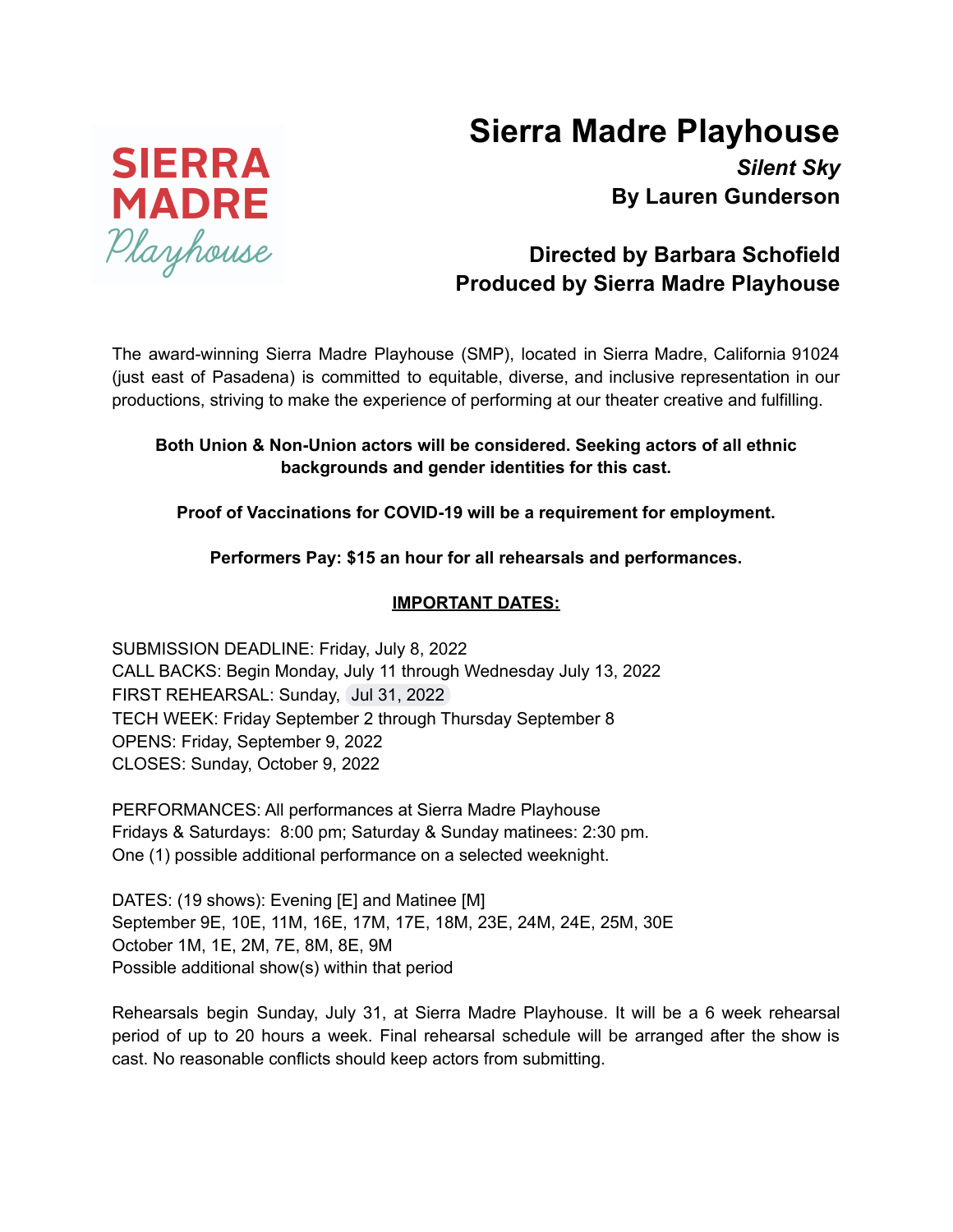Tech week and dress rehearsals begin Friday, September 2 through Thursday, September 8. Actors must be completely available during that period.

#### **SUBMISSIONS**

Please submit taped first submissions. Email headshot, resume, and audition monologue to silentsky@sierramadreplayhouse.org or through Actors Access, Backstage, or LA Casting.

Include a slate and a full body shot. One (1) 1-minute monologue: comedy, romantic comedy, or lightly dramatic. Monologues from the play are acceptable, but not mandatory. Well-prepared monologues only, however complete memorization is not required. If you are seeking consideration for the role of Williamina, please include a brief sample of your Scottish dialect.

#### **PLOT SUMMARY**

When Henrietta Leavitt begins work at the Harvard Observatory in the early 1900s, she isn't allowed to touch a telescope or express an original idea. Instead, she joins a group of women "computers," charting the stars for a renowned astronomer who calculates projects in "girl hours" and has no time for the women's probing theories. As Henrietta, in her free time, attempts to measure the light and distance of stars, she must also take measure of her life on Earth, trying to balance her dedication to science with family obligations and the possibility of love. This imaginative re-telling of Leavitt's life and achievements explores a woman's place in society during a time of immense scientific discoveries and social change. Henrietta Leavitt and her female colleagues believe in both, and their dedication changed the way we understand both the heavens and the Earth.

#### **CHARACTER BREAKDOWN**

#### **Seeking actors of all ethnic backgrounds and gender identities for this cast.**

**HENRIETTA LEAVITT:** [Female, Mid 20s to Mid 30s] - Mathematician, trained in Astronomy. Brilliant, meticulous, good sense of irony with a dry wit and passionate nature-- almost always wearing a period hearing-aid.

**MARGARET LEAVITT:** [Female, Early 20s to Early 30s] Henrietta's sister: homemaker, creative, religious, loyal and kind. Piano skills preferred, but not essential.

**PETER SHAW:** [Male, Mid 20s to Early 40s] Astronomer. Apprentice to "Pickering" Head of the Harvard Observatory. Love interest for Henrietta. Awkward around women but pretending not to be, smart, decent, sincere.

**ANNIE CANNON:** [Female, 30s-50s] Head of the women's "Computer" dept. at Harvard Observatory. The leader, terse and sure, can be brusque, grows into a firebrand. Co-worker with Henrietta.